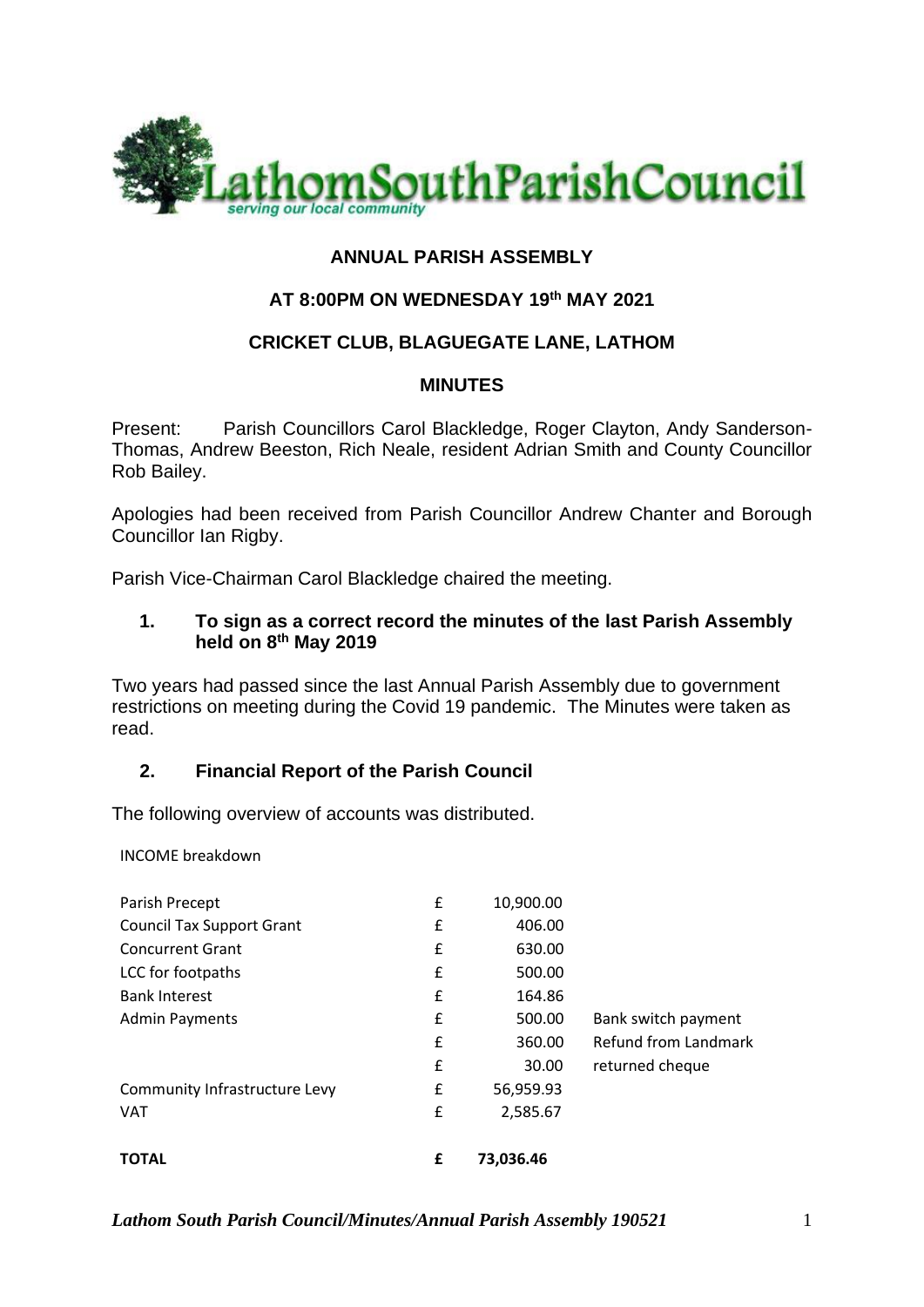| Footpath clearance non-CIL monies<br><b>VAT</b> | £      | 200.00<br>300.00 | supported by LCC grant<br>Refundable |
|-------------------------------------------------|--------|------------------|--------------------------------------|
| <b>Community Infrastructure Projects</b>        | £      | 4,136.49         | Improvements to PROW                 |
| Section 137 grant                               | £<br>f | 800.00           | $group^*$                            |
|                                                 |        |                  | Stop Parbold Hill refill             |
| <b>Newsletters</b>                              | £      | 178.00           |                                      |
| <b>Noticeboards</b>                             | f      | 100.00           |                                      |
| Information boards installation                 | £      | 382.00           | <b>WLBC Capital Grant used</b>       |
| Subscriptions, CPRE, SLCC, OPSTA                | £      | 130.65           |                                      |
| Audit/Insurance/ICO reg                         | £      | 632.48           |                                      |
| Room hire                                       | £      | 30.00            | one meeting                          |
| Admin, includes bank charges                    | £      | 196.54           |                                      |
| staff salary, includes pension payments         | £      | 6,548.10         |                                      |
| Expenditure                                     |        |                  |                                      |

\*LCC granted permission to reopen landfill site at Parbold Hill. This affects residents who travel this direction, as well as knock on effect of quarrying/landfill, increasing lorry traffic through the parish and possible smell, and pollutant effects. Therefore, a Section 137 Grant was deemed appropriate to seek legal opinion on the LCC decision, which was overturned following ARROW (Action for Recycling and Reduction of Waste) and Stop Parbold Landfill challenging the decision.

Section 137 Local Government Act 1972, authorises a local council to spend money for the direct benefit of its area or part of its area, for all or some of its inhabitants.

# **3. Report of the Parish Council Years - 2019/20**

The organisation of this meeting under Coronavirus restrictions has been difficult and the Parish Council is grateful for the Cricket Club for helping to set the meeting in a safe environment, complying with current government guidelines.

Parish Council Meetings have continued using Zoom, which was a new experience for many but we have managed to get a number of things underway.

Tree Warden work continued to be busy with the community orchard at Westhead and walking gaining a new found popularity. As people walk around, they see tree issues and report back. Getting out and about in the fresh air has been seen as more important than ever for mental as well as physical health during this time. As soon as possible, a guided tree walk will be organised again as those in the past were enjoyed by those attending. Very exciting prospects opening up with the acquisition of Jacobs Wood: donated by the Jacobs family to provide an oasis of tranquillity. During Lockdown, Working Woodlands were employed to survey, and do some stripping back work. Negotiations with Trelleborg to carry out some works on their land have been successful.